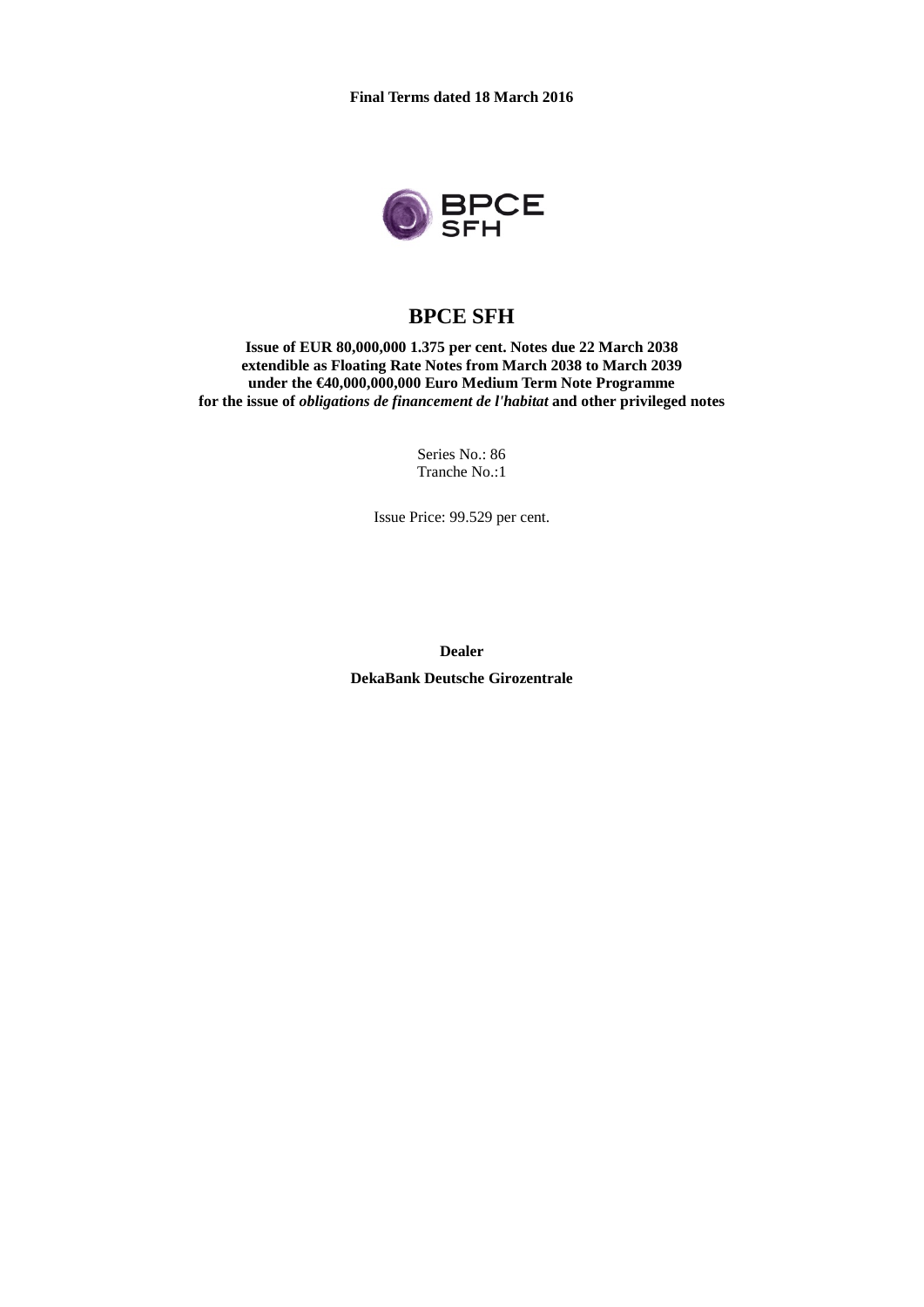#### **PART A - CONTRACTUAL TERMS**

Terms used herein shall be deemed to be defined as such for the purposes of the Conditions set forth in the base prospectus dated 11 May 2015 which received visa No. 15-185 from the *Autorité des marchés financiers* (the "**AMF**") on 11 May 2015 as supplemented by the supplement dated 14 October 2015 which received visa No. 15-527 from the AMF on 14 October 2015 (together, the "**Base Prospectus**") which together constitutes a base prospectus for the purposes of the Prospectus Directive (as defined below).

This document constitutes the final terms (the "**Final Terms**") relating to the notes described herein (the "**Notes**") for the purposes of Article 5.4 of the Prospectus Directive and must be read in conjunction with such Base Prospectus. Full information on the Issuer and the offer of the Notes is only available on the basis of the combination of these Final Terms and the Base Prospectus. The Base Prospectus and these Final Terms are available for viewing on the websites of BPCE (www.bpce.fr) and of the AMF (www.amf-france.org) and during normal business hours at the registered office of the Issuer and at the specified office of the Paying Agent(s) where copies may be obtained.

"**Prospectus Directive**" means Directive 2003/71/EC of the European Parliament and of the Council of 4 November 2003, as amended and includes any relevant implementing measure of the Prospectus Directive in each Member State of the European Economic Area.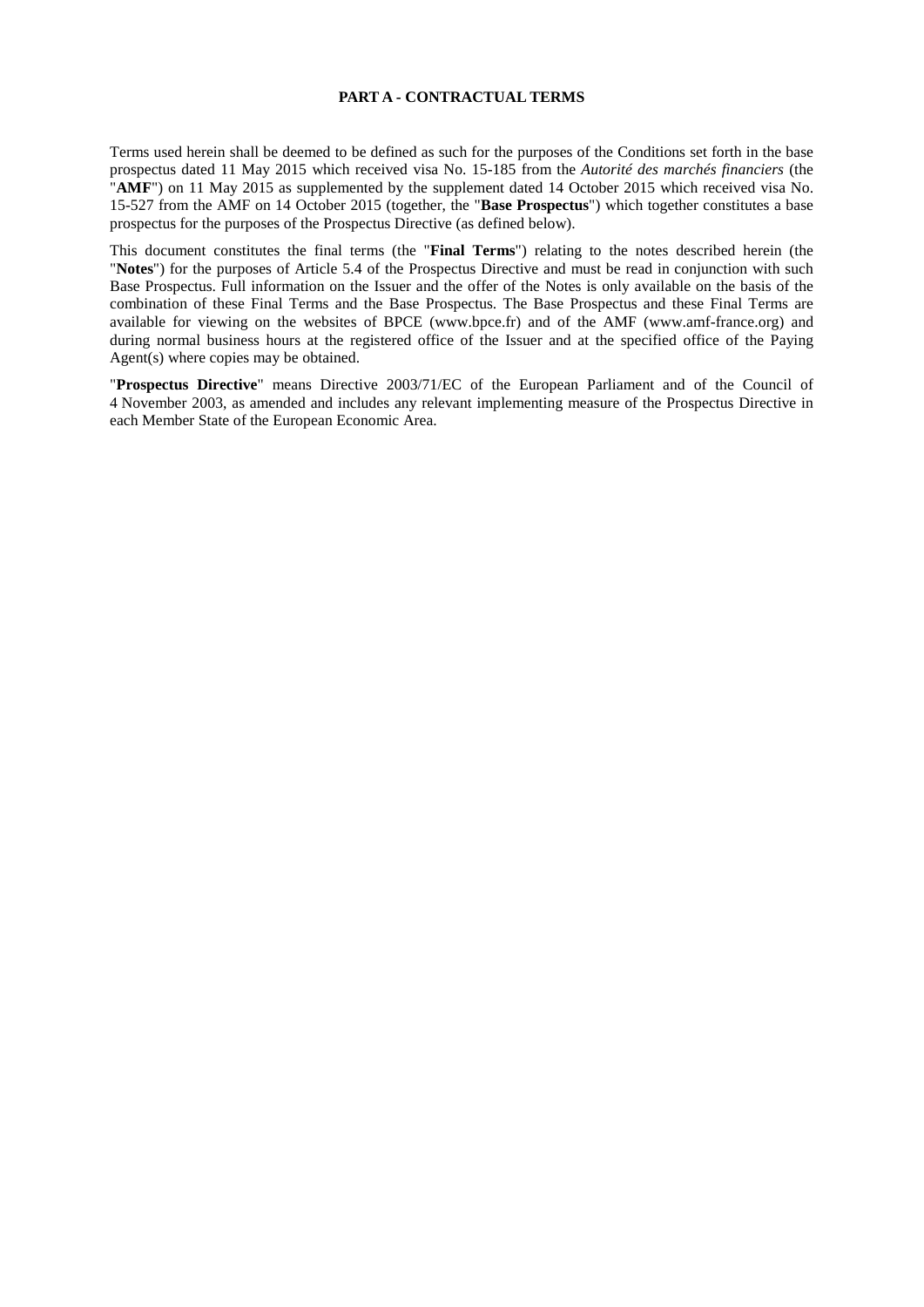| 1. | (i)  | <b>Series Number:</b>  | 86 |
|----|------|------------------------|----|
|    | (ii) | <b>Tranche Number:</b> |    |

| 2.  |      | <b>Specified Currency:</b>                | EUR (" $\mathcal{C}$ ")                                                                                                                                                                                                                          |  |  |
|-----|------|-------------------------------------------|--------------------------------------------------------------------------------------------------------------------------------------------------------------------------------------------------------------------------------------------------|--|--|
| 3.  |      | <b>Aggregate Nominal Amount of Notes:</b> |                                                                                                                                                                                                                                                  |  |  |
|     | (i)  | Series:                                   | €80,000,000                                                                                                                                                                                                                                      |  |  |
|     | (ii) | Tranche:                                  | €80,000,000                                                                                                                                                                                                                                      |  |  |
| 4.  |      | <b>Issue Price:</b>                       | 99.529 per cent. of the Aggregate Nominal Amount of<br>the Tranche                                                                                                                                                                               |  |  |
| 5.  |      | <b>Specified Denomination(s):</b>         | €100,000                                                                                                                                                                                                                                         |  |  |
| 6.  | (i)  | <b>Issue Date:</b>                        | 22 March 2016                                                                                                                                                                                                                                    |  |  |
|     | (ii) | <b>Interest Commencement Date:</b>        | <b>Issue Date</b>                                                                                                                                                                                                                                |  |  |
| 7.  |      | <b>Final Maturity Date:</b>               | 22 March 2038                                                                                                                                                                                                                                    |  |  |
| 8.  |      | <b>Extended Final Maturity Date:</b>      | Interest Payment Date falling on, or nearest to, 22<br>March 2039                                                                                                                                                                                |  |  |
| 9.  |      | <b>Interest Basis:</b>                    | Fixed/Floating Rate                                                                                                                                                                                                                              |  |  |
|     |      |                                           | (further particulars specified below)                                                                                                                                                                                                            |  |  |
| 10. |      | <b>Redemption/Payment Basis:</b>          | Subject to any purchase and cancellation or early<br>redemption, the Notes will be redeemed on the Final<br>Maturity Date or the Extended Final Maturity Date, as<br>the case may be, at 100 per cent. of the Aggregate<br><b>Nominal Amount</b> |  |  |
| 11. |      | <b>Change of Interest Basis:</b>          | (further particulars specified below)<br>Applicable – Fixed/Floating Rate<br>( <i>Further</i><br>below<br>particulars<br>specified<br>in<br>"Fixed/Floating Rate Notes Provisions")                                                              |  |  |
| 12. |      | <b>Put/Call Options:</b>                  | Not Applicable                                                                                                                                                                                                                                   |  |  |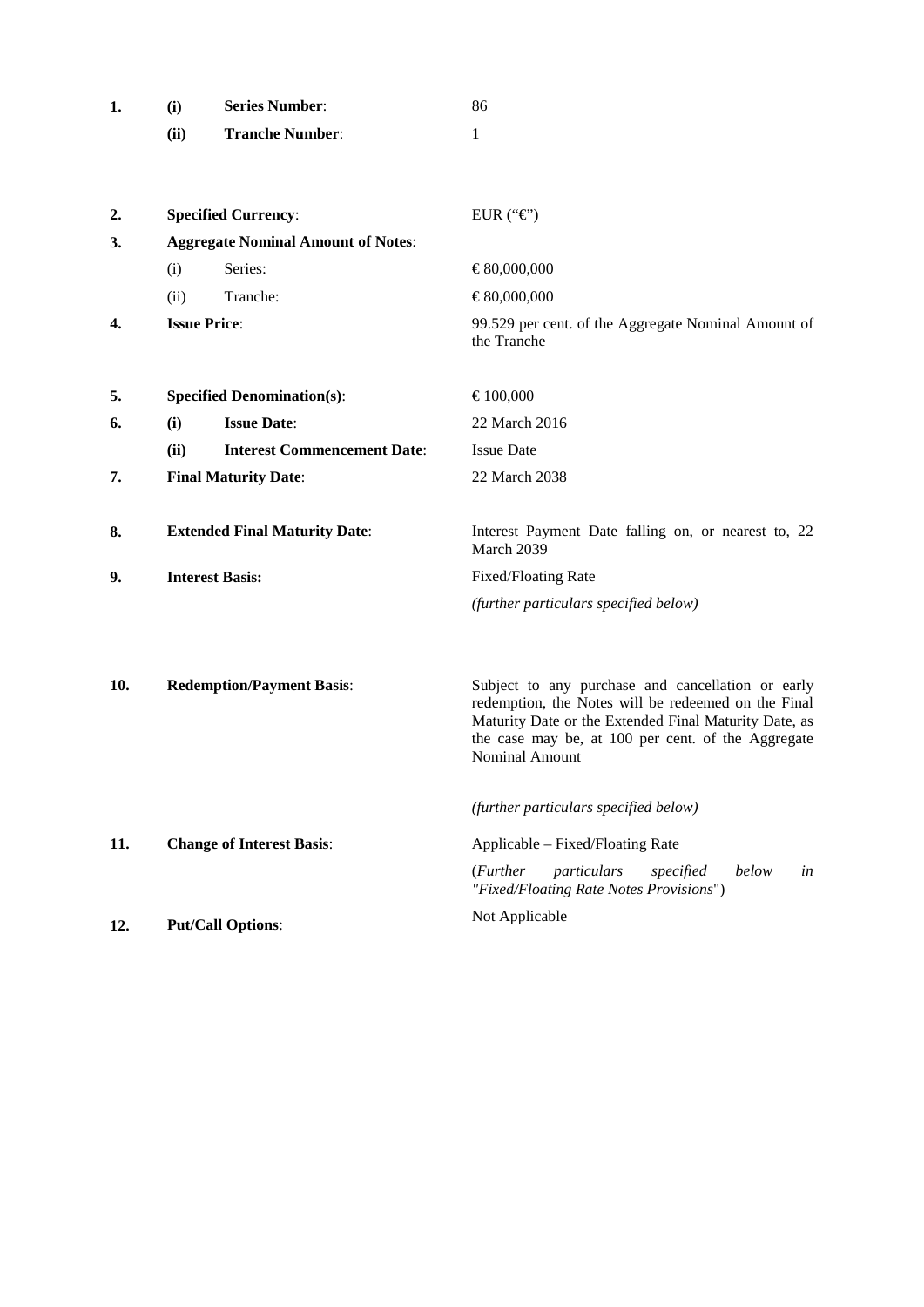**13. Date of corporate authorisations for issuance of Notes obtained**: Decisions of the *Conseil d'administration* (Board of Directors) of the Issuer dated 17 December 2015 authorising (i) the issue of *obligations de financement de l'habitat* and other resources benefiting from the *privilège* referred to in Article L.513-11 of the French Monetary and Financial Code (*Code monétaire et financier*) up to  $\epsilon$ 2,500,000,000 and (ii) the quarterly programme of borrowings benefiting from such *privilège* up to  $\epsilon$ 1,500,000,000 for the first quarter of 2016.

## **PROVISIONS RELATING TO INTEREST (IF ANY) PAYABLE**

| 14. |       | <b>Fixed Rate Notes Provisions:</b>          | Applicable to the Interest Periods before the Final                                                                                                                                                                                                                                                                                                                                                                                                                                                                                                              |  |
|-----|-------|----------------------------------------------|------------------------------------------------------------------------------------------------------------------------------------------------------------------------------------------------------------------------------------------------------------------------------------------------------------------------------------------------------------------------------------------------------------------------------------------------------------------------------------------------------------------------------------------------------------------|--|
|     |       |                                              | <b>Maturity Date</b>                                                                                                                                                                                                                                                                                                                                                                                                                                                                                                                                             |  |
|     | (i)   | Rate(s) of Interest:                         | 1.375 per cent. <i>per annum</i> payable annually in arrear                                                                                                                                                                                                                                                                                                                                                                                                                                                                                                      |  |
|     | (ii)  | Interest Payment Date(s):                    | 22 March in each year, from and including 22 March 2017<br>up to and including the Final Maturity Date                                                                                                                                                                                                                                                                                                                                                                                                                                                           |  |
|     | (iii) | Fixed Coupon Amount(s):                      | Rate of Interest $\times$ Specified Denomination $\times$ Day Count<br>Fraction (i.e. $\in$ 1,375 per $\in$ 100,000 in Specified<br>Denomination)                                                                                                                                                                                                                                                                                                                                                                                                                |  |
|     | (iv)  | Broken Amount(s):                            | Not Applicable                                                                                                                                                                                                                                                                                                                                                                                                                                                                                                                                                   |  |
|     | (v)   | Day Count Fraction<br>(Condition<br>$5(a)$ : | Actual/Actual-ICMA                                                                                                                                                                                                                                                                                                                                                                                                                                                                                                                                               |  |
|     | (vi)  | <b>Determination Dates:</b>                  | 22 March in each year                                                                                                                                                                                                                                                                                                                                                                                                                                                                                                                                            |  |
|     | (vii) | Payment on non-Business Days:                | As per Convention                                                                                                                                                                                                                                                                                                                                                                                                                                                                                                                                                |  |
| 15. |       | <b>Floating Rate Notes Provisions:</b>       | Applicable to the Interest Periods following the Final                                                                                                                                                                                                                                                                                                                                                                                                                                                                                                           |  |
|     |       |                                              | <b>Maturity Date</b>                                                                                                                                                                                                                                                                                                                                                                                                                                                                                                                                             |  |
|     | (i)   | Interest Period(s):                          | The period from and including the Final Maturity Date to<br>but excluding the first Specified Interest Payment Date and<br>each successive period from and including a Specified<br>Interest Payment Date to but excluding the next succeeding<br>Specified Interest Payment Date, up to and excluding the<br>Extended Final Maturity Date or, if earlier, the Specified<br>Interest Payment Date on which the Notes are redeemed in<br>full, all such dates being subject to adjustment in accordance<br>with the Business Day Convention set out in (v) below. |  |
|     | (ii)  | Specified Interest Payment Dates:            | Payable monthly in arrear on the $22nd$ of each month from<br>and including 22 April 2038 up to and including 22 March<br>2039 (subject to adjustment in accordance with the Business<br>Day Convention set out in (v) below                                                                                                                                                                                                                                                                                                                                     |  |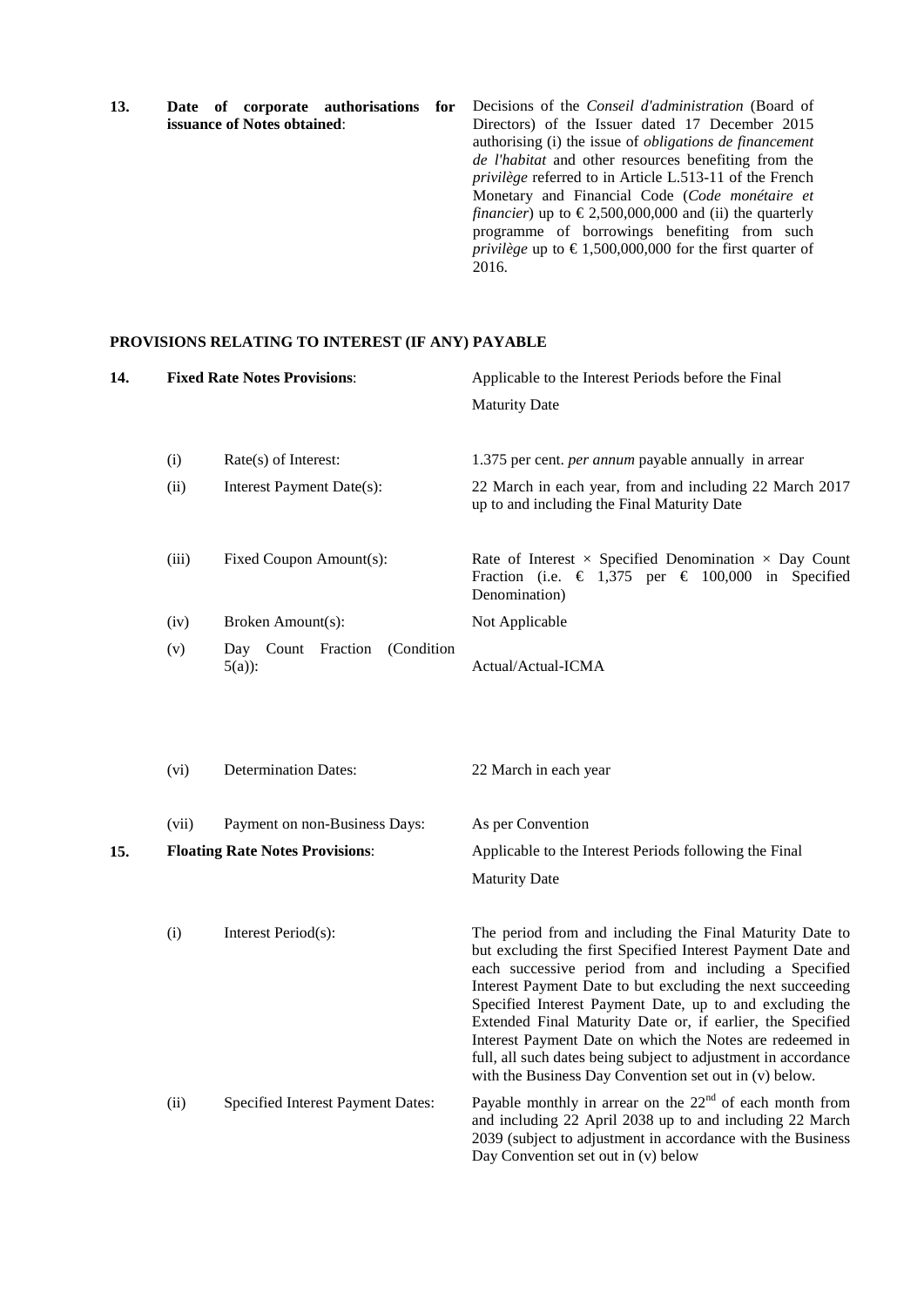|     | (iii)              | First Interest Payment Date:                                                                                                 | Specific Interest Payment Date falling on, or nearest to, 22<br>April 2038        |
|-----|--------------------|------------------------------------------------------------------------------------------------------------------------------|-----------------------------------------------------------------------------------|
|     | (iv)               | <b>Interest Period Date:</b>                                                                                                 | Specified Interest Payment Date                                                   |
|     | (v)                | <b>Business Day Convention:</b>                                                                                              | Modified Following Business Day Convention                                        |
|     | (vi)               | Business Centre(s) (Condition $5(a)$ ):                                                                                      | Not Applicable                                                                    |
|     | (vii)              | Manner in which the Rate(s) of<br>Interest is/are to be determined:                                                          | <b>Screen Rate Determination</b>                                                  |
|     | (viii)             | Party responsible for calculating the<br>Rate(s) of Interest and/or Interest<br>Amount(s) (if not the Calculation<br>Agent): | Not Applicable                                                                    |
|     | (ix)               | Screen<br>Determination<br>Rate<br>(Condition $5(c)(iii)(C)$ ):                                                              | Applicable                                                                        |
|     |                    | <b>Relevant Rate:</b>                                                                                                        | <b>EURIBOR 1 month</b>                                                            |
|     |                    | <b>Relevant Time:</b>                                                                                                        | 11:00 a.m. Brussels time                                                          |
|     |                    | Interest Determination Date(s):                                                                                              | Two TARGET Business Days prior to the first day of each<br><b>Interest Period</b> |
|     |                    | Primary Source:                                                                                                              | Reuters Screen EURIBOR01 Page                                                     |
|     |                    | Reference Banks (if Primary<br>$\overline{\phantom{0}}$<br>Source is "Reference Banks"):                                     | Not Applicable                                                                    |
|     |                    | <b>Relevant Financial Centre:</b>                                                                                            | Euro-zone                                                                         |
|     |                    | Representative Amount:                                                                                                       | Outstanding nominal amount of the Notes                                           |
|     |                    | <b>Effective Date:</b>                                                                                                       | Not Applicable                                                                    |
|     |                    | <b>Specified Duration:</b>                                                                                                   | Not Applicable                                                                    |
|     | (x)                | <b>FBF</b><br>Determination<br>(Condition<br>$5(c)(iii)(B))$ :                                                               | Not Applicable                                                                    |
|     |                    |                                                                                                                              |                                                                                   |
|     | (xi)               | Determination<br>(Condition<br><b>ISDA</b><br>$5(c)(iii)(A))$ :                                                              | Not Applicable                                                                    |
|     |                    |                                                                                                                              |                                                                                   |
|     | (xii)              | Margin(s):                                                                                                                   | $+0.27$ per cent. per annum                                                       |
|     | (xiii)             | Rate Multiplier:                                                                                                             | Not Applicable                                                                    |
|     | (xiv)              | Minimum Rate of Interest:                                                                                                    | 0.00 per cent. per annum                                                          |
|     | $\left( xy\right)$ | Maximum Rate of Interest:                                                                                                    | Not Applicable                                                                    |
|     | (xvi)              | Day Count Fraction (Condition<br>$5(a)$ :                                                                                    | Actual/360                                                                        |
| 16. |                    | <b>Fixed/Floating Rate Notes Provisions</b>                                                                                  | Applicable                                                                        |
|     | (i)                | Issuer Change of Interest Basis:                                                                                             | Not Applicable                                                                    |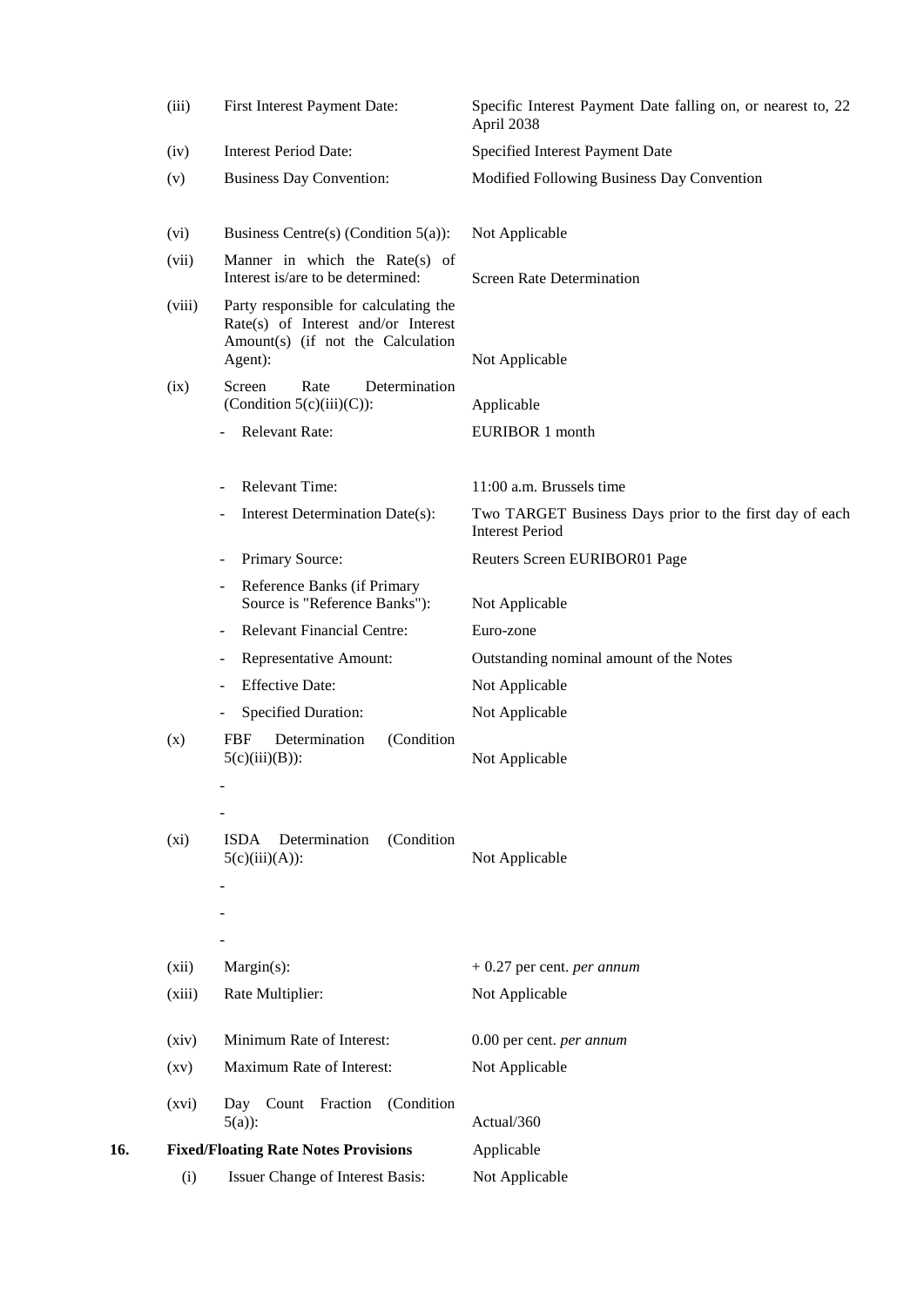|     | (ii)                                         | Change of Interest<br>Automatic<br>Basis:                                                                              | Applicable                                                                                                                                                                                               |
|-----|----------------------------------------------|------------------------------------------------------------------------------------------------------------------------|----------------------------------------------------------------------------------------------------------------------------------------------------------------------------------------------------------|
|     | (iii)                                        | Date:                                                                                                                  | Rate applicable before the Switch Determined in accordance with Condition 5(b), as though the<br>Note was a Fixed Rate Note with further variables set out in<br>item 14 of these Final Terms            |
|     | (iv)                                         |                                                                                                                        | Rate applicable after the Switch Date: Determined in accordance with Condition $5(c)$ , as though the<br>Note was a Floating Rate Note with further variables set out<br>in item 15 of these Final Terms |
|     | (v)                                          | Switch Date:                                                                                                           | The Interest Determination Date falling on or before the Final<br><b>Maturity Date</b>                                                                                                                   |
|     | (vi)                                         | Minimum notice period required for<br>notice from the Issuer:                                                          | Not Applicable                                                                                                                                                                                           |
| 17. | <b>Zero Coupon Notes Provisions</b>          |                                                                                                                        | Not Applicable                                                                                                                                                                                           |
|     |                                              | PROVISIONS RELATING TO REDEMPTION                                                                                      |                                                                                                                                                                                                          |
| 18. | <b>Call Option:</b>                          |                                                                                                                        | Not Applicable                                                                                                                                                                                           |
| 19. | <b>Put Option:</b>                           |                                                                                                                        | Not Applicable                                                                                                                                                                                           |
| 20. | <b>Final Redemption Amount of each Note:</b> |                                                                                                                        | $\epsilon$ 100,000 per Specified Denomination                                                                                                                                                            |
| 21. |                                              | <b>Redemption by Instalment:</b>                                                                                       | Not Applicable                                                                                                                                                                                           |
| 22. |                                              | <b>Early Redemption Amount:</b>                                                                                        |                                                                                                                                                                                                          |
|     |                                              | Early Redemption Amount(s) of each Note<br>payable on early redemption as set out in the<br>Terms and Conditions:      | $\epsilon$ 100,000 per Specified Denomination                                                                                                                                                            |
| 23. | <b>Purchases (Condition 6(h)):</b>           |                                                                                                                        | The Notes purchased may be held and resold as set out<br>in the Terms and Conditions                                                                                                                     |
|     |                                              | <b>GENERAL PROVISIONS APPLICABLE TO THE NOTES</b>                                                                      |                                                                                                                                                                                                          |
| 24. | <b>Governing law:</b>                        |                                                                                                                        | French law                                                                                                                                                                                               |
| 25. |                                              | <b>Form of Notes:</b>                                                                                                  | <b>Dematerialised Notes</b>                                                                                                                                                                              |
|     | (i)                                          | Form of Dematerialised Notes:                                                                                          | Bearer form (au porteur)                                                                                                                                                                                 |
|     | (ii)                                         | <b>Registration Agent:</b>                                                                                             | Not Applicable                                                                                                                                                                                           |
|     | (iii)                                        | Temporary Global Certificate:                                                                                          | Not Applicable                                                                                                                                                                                           |
| 26. |                                              | Financial Centre(s) or other special<br>provisions relating to payment dates for<br>the purposes of Condition $7(g)$ : |                                                                                                                                                                                                          |
|     |                                              |                                                                                                                        | Not Applicable                                                                                                                                                                                           |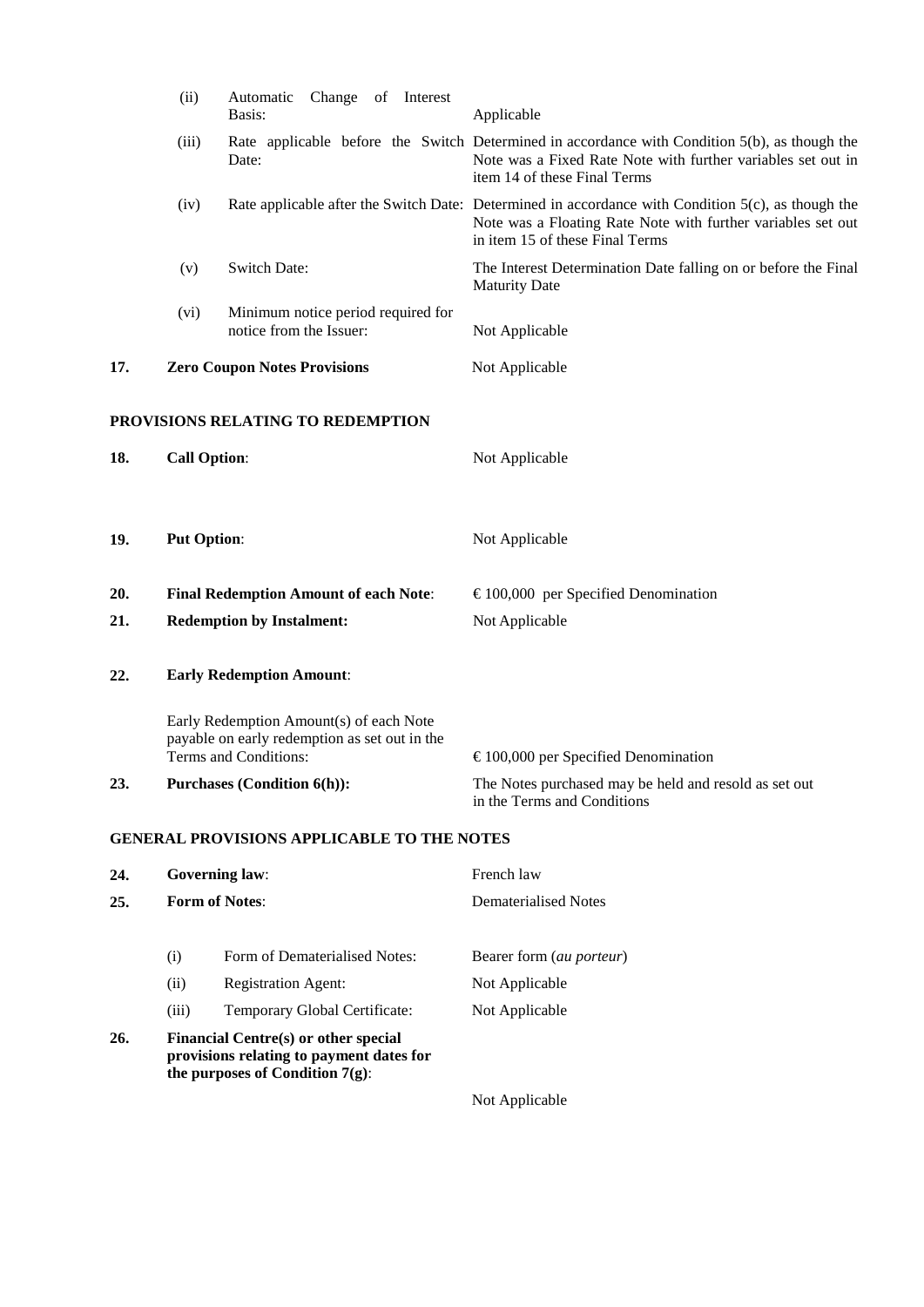- **27. Talons for future Coupons or Receipts to be attached to Definitive Materialised Notes (and dates on which such Talons mature)**:
- 

Not Applicable **28.** *Masse*: Contractual Masse shall apply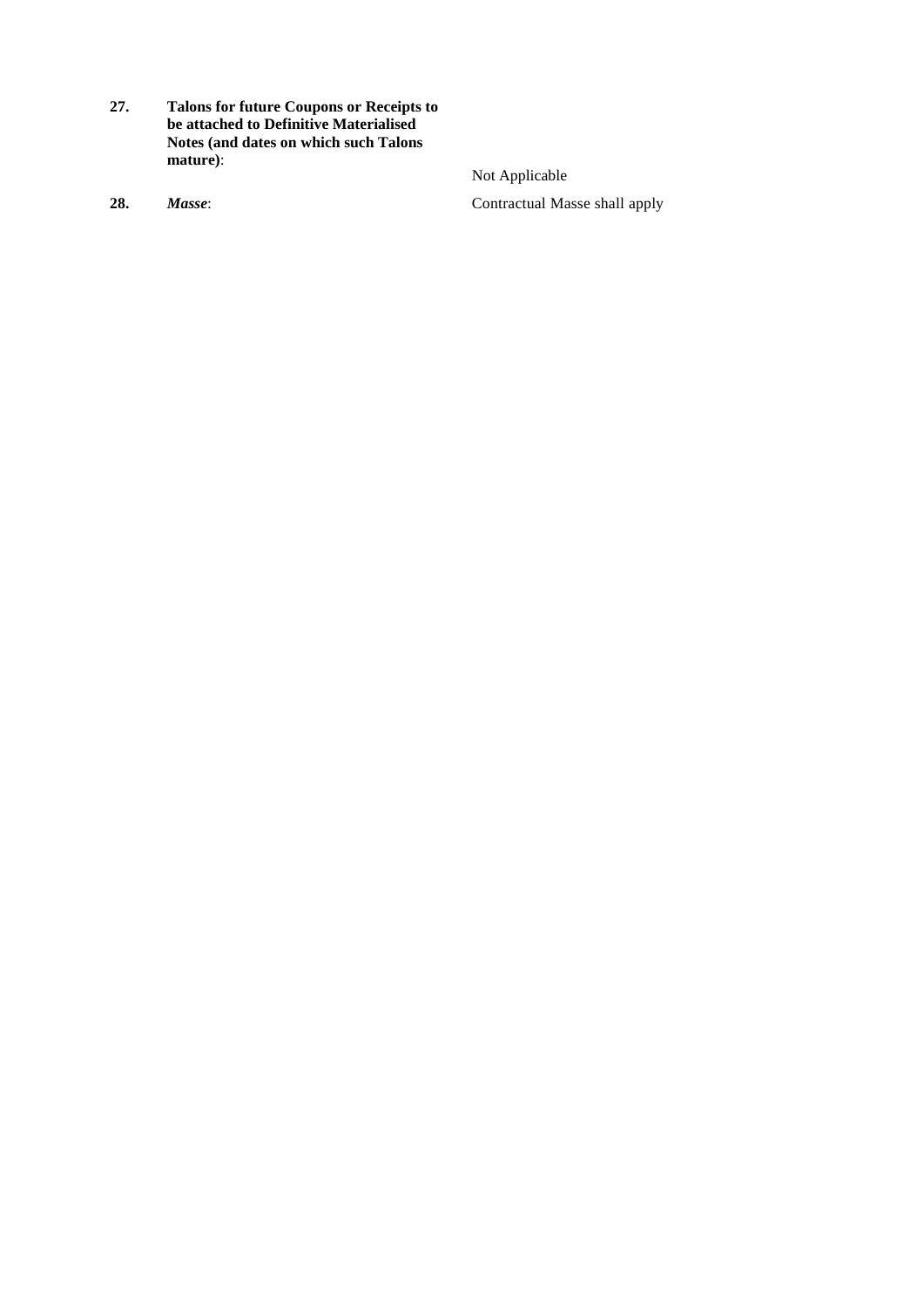# **RESPONSIBILITY**

I accept responsibility for the information contained in these Final Terms.

Signed on behalf of BPCE SFH:

By:Jean-Philippe BERTHAUT, *Directeur Général Délégué*

Duly authorised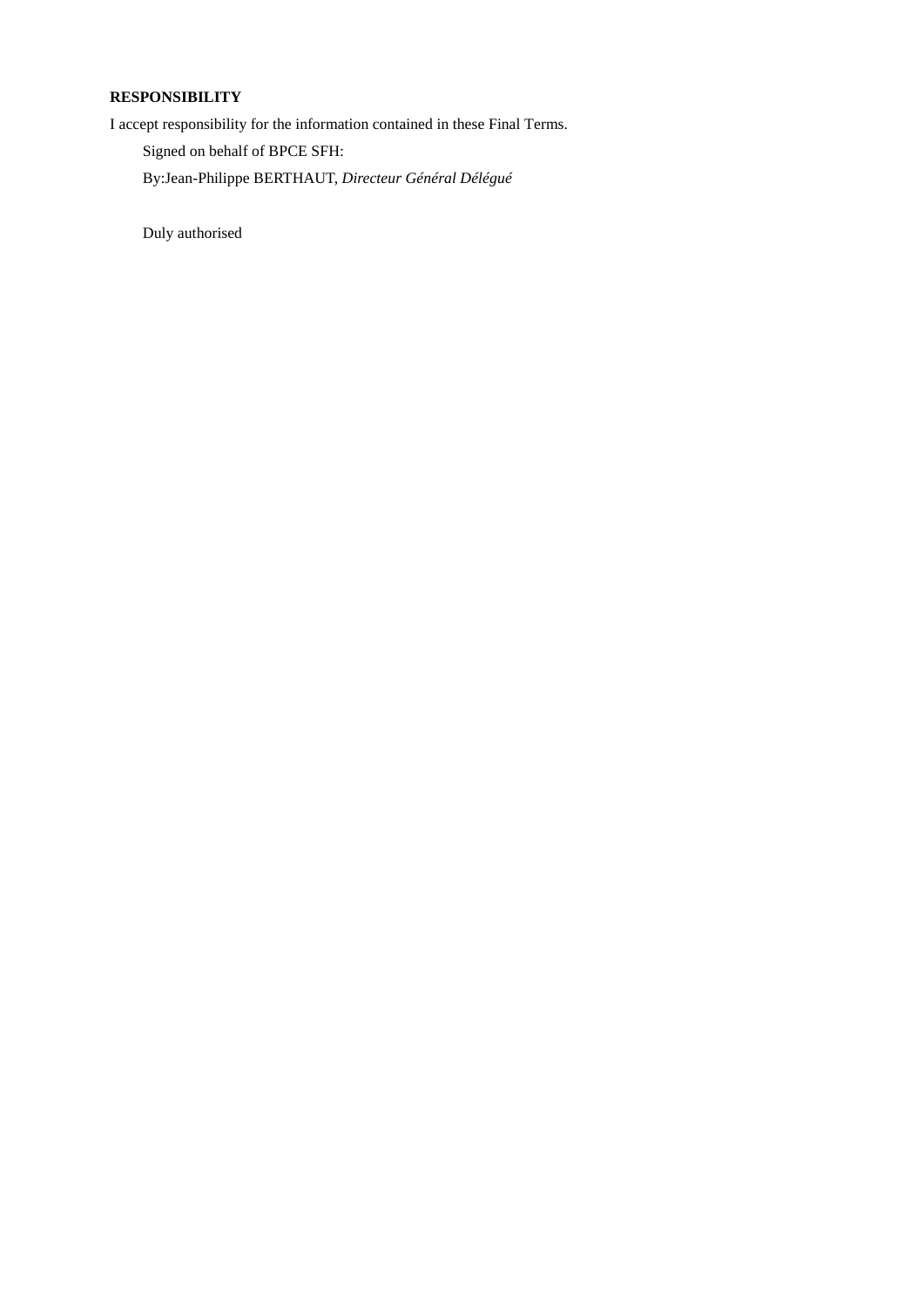#### **PART B - OTHER INFORMATION**

#### **1. LISTING AND ADMISSION TO TRADING**

| (i)   | $Listing(s)$ :                                                                                                                                                                                         | <b>Euronext Paris</b>                                                                                                                                                                                                                                                                                                                                                                                                                                                                                            |
|-------|--------------------------------------------------------------------------------------------------------------------------------------------------------------------------------------------------------|------------------------------------------------------------------------------------------------------------------------------------------------------------------------------------------------------------------------------------------------------------------------------------------------------------------------------------------------------------------------------------------------------------------------------------------------------------------------------------------------------------------|
| (ii)  | (a) Admission to trading:                                                                                                                                                                              | Application has been made by the Issuer (or on its<br>behalf) for the Notes to be admitted to trading on<br>Euronext Paris with effect from 22 March 2016.                                                                                                                                                                                                                                                                                                                                                       |
|       | (b) Regulated Markets or equivalent markets<br>on which, to the knowledge of the Issuer,<br>securities of the same class of the Notes to be<br>admitted to trading are already admitted to<br>trading: | Not Applicable                                                                                                                                                                                                                                                                                                                                                                                                                                                                                                   |
| (iii) | Estimate of total expenses related to<br>admission to trading:                                                                                                                                         | 9,400€                                                                                                                                                                                                                                                                                                                                                                                                                                                                                                           |
| 2.    | <b>RATINGS</b>                                                                                                                                                                                         |                                                                                                                                                                                                                                                                                                                                                                                                                                                                                                                  |
|       | Ratings:                                                                                                                                                                                               | The Notes are expected to be rated:                                                                                                                                                                                                                                                                                                                                                                                                                                                                              |
|       |                                                                                                                                                                                                        | $S\&P: AAA;$                                                                                                                                                                                                                                                                                                                                                                                                                                                                                                     |
|       |                                                                                                                                                                                                        | Moody's: Aaa;                                                                                                                                                                                                                                                                                                                                                                                                                                                                                                    |
|       |                                                                                                                                                                                                        | Each of the above agencies is established in the<br>European Union and has applied for registration under<br>Regulation (EC)<br>1060/2009 of the European<br>Parliament and the Council of 16 September 2009 on<br>credit rating agencies, as amended (the "CRA<br><b>Regulation</b> ") and included in the list of registered<br>credit rating agencies published on the website of the<br>European Securities<br>and<br>Markets<br>Authority<br>(www.esma.europa.eu) in accordance with the CRA<br>Regulation. |
|       |                                                                                                                                                                                                        |                                                                                                                                                                                                                                                                                                                                                                                                                                                                                                                  |

# **3. INTERESTS OF NATURAL AND LEGAL PERSONS INVOLVED IN THE ISSUE/OFFER**

*Save as discussed in "Subscription and Sale" and "Risk factors – Risks related to the Issuer - Certain conflicts of interest", so far as the Issuer is aware, no person involved in the offer of the Notes has an interest material to the issue.*

### **4. YIELD**

Indication of yield: 1.40 per cent. *per annum*

#### **5. OPERATIONAL INFORMATION**

ISIN Code: FR0013139367 Common Code: 138078337 Depositaries: (a) Euroclear France to act as Central Depositary: Yes (b) Common Depositary for Euroclear Bank and Clearstream Banking, *société anonyme:* No